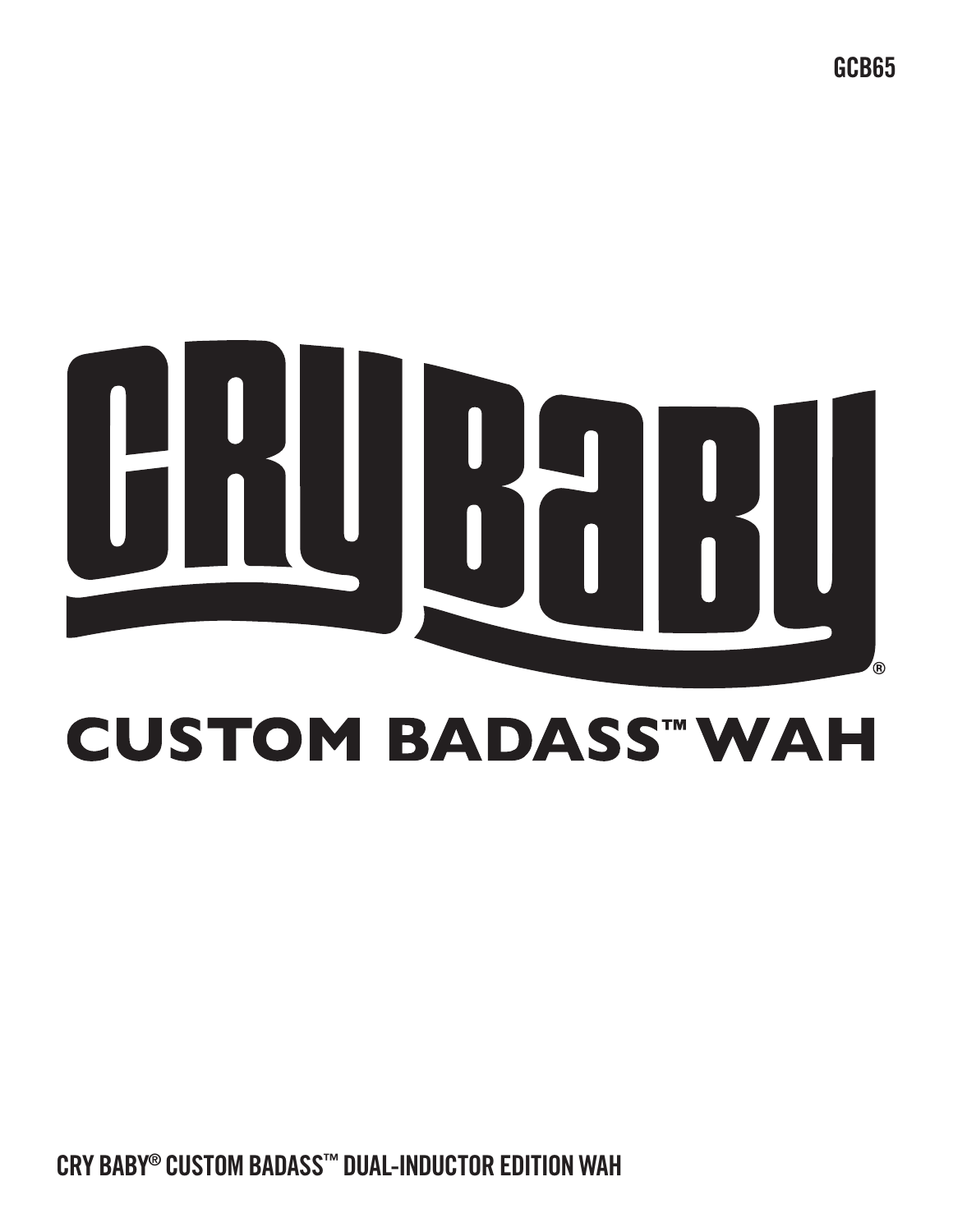## **EXTERNAL CONTROLS**





- BYPASS/WAH ON LED indicates on/bypass status (white LED indicates on)
- HALO™ / FASEL® inductor status LED indicates inductor selection
- HALO-IN/FASEL-OUT kickswitch toggles between Halo (indicated by blue LEDs) & Fasel (indicated by red LEDs) inductors
- FASEL FINE-TUNE knob adjusts toe-down frequency of Fasel Inductor mode
- HALO FINE-TUNE knob adjusts toe-down frequency of Halo Inductor mode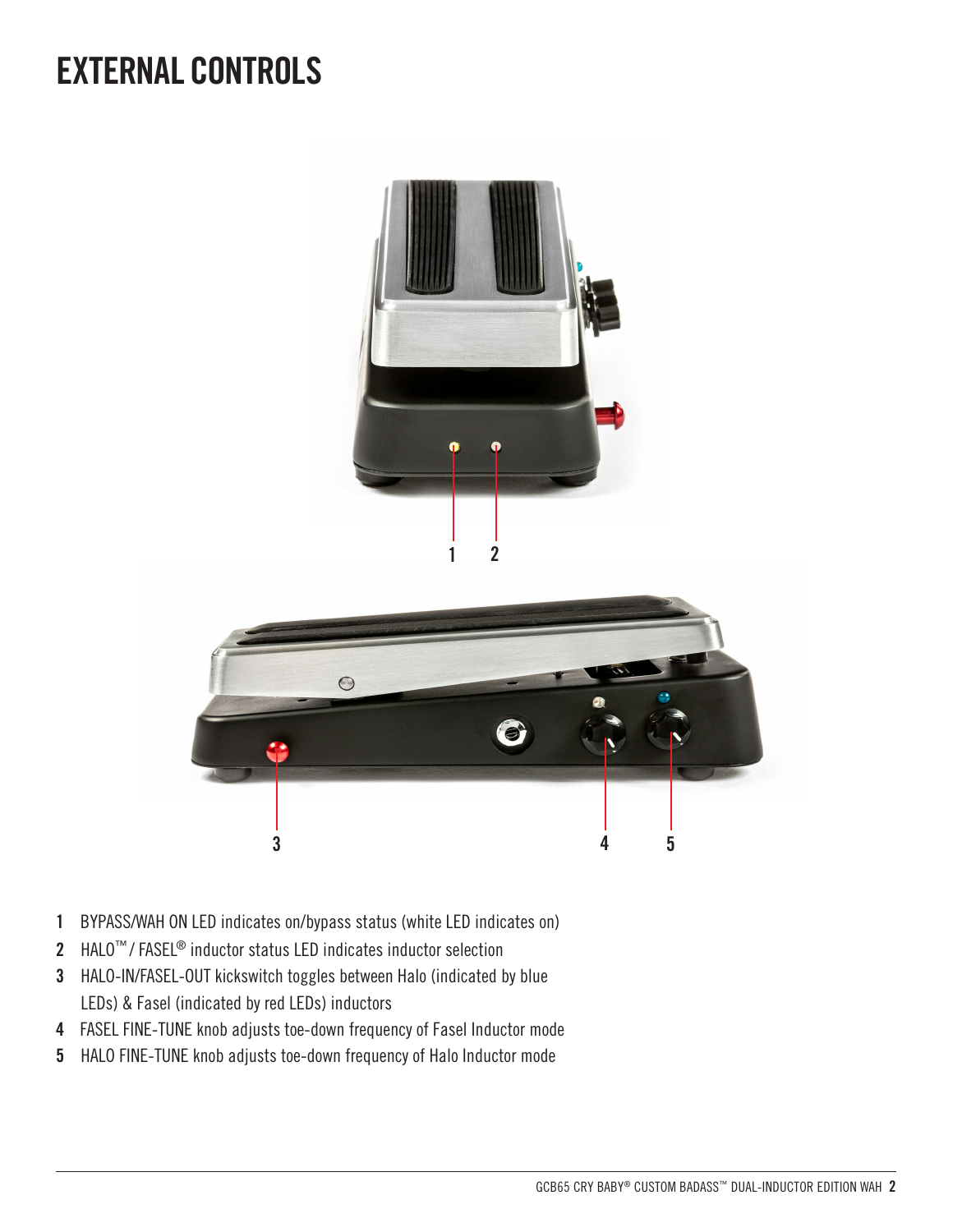## **BASIC OPERATION**

#### **POWER**

The Cry Baby® Custom Badass™ Dual-Inductor Edition Wah is powered by one 9-volt battery (accessed via underside of pedal), the Dunlop ECB003 9-volt adapter, or the DC Brick™, Iso-Brick™, and Mini Iso-Brick™ power supplies.

#### **DIRECTIONS**

**1.** Run an instrument cable from your guitar to the GCB65's INSTRUMENT jack and another instrument cable from the GCB65's AMPLIFIER jack into your amplifier's input.

**2.** Start with both knobs at 12 o'clock.

**3.** To turn the pedal on/off, push the top of the pedal down until you hear a "click."

**4.** Use the HALO-IN/FASEL-OUT kickswitch to toggle between the Halo™ Inductor (switch in) for richness and punch—and the Fasel® Inductor (switch out), which provides bright clarity and lush harmonics.

**5.** Rotate the HALO FINE-TUNE knob clockwise for a more aggressive Halo Inductor sound or counterclockwise for a smoother sound.

**6.** Rotate the FASEL FINE-TUNE knob clockwise for a more aggressive Fasel Inductor sound or counterclockwise for a smoother sound.

**7.** Rock your foot back and forth on the pedal to hear the vocal, expressive tones that the Cry Baby Wah is famous for.